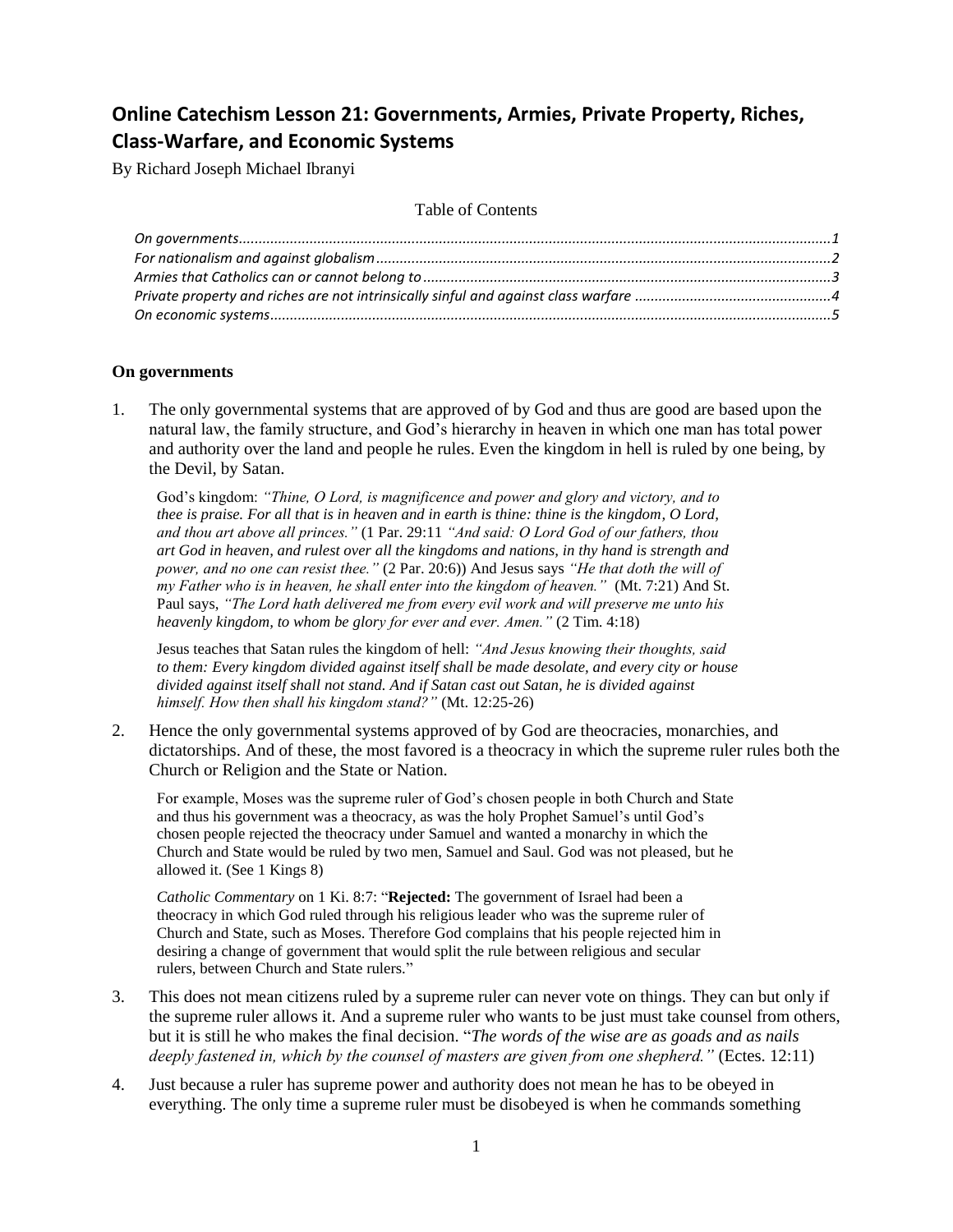sinful or impossible. And if the he is extremely evil, disruptive, and destructive to society, he can be overthrown and replaced.

5. It is contrary to the natural law to allow women to have supreme rule in any kingdom, nation, State, or government.

While a queen can rule her subjects, the king is the supreme ruler over the queen and the other subjects. If the king dies, then one of his sons or another male must have supreme rule but not the queen.

6. All governmental systems that do not have one man as the supreme ruler are evil and rebellious, such as republics and democracies.

These governmental systems give men the illusion that many or all can have supreme rule and thus breed rebellious citizens. If God ever let them in heaven with such an attitude, they would want to be equal to God in ruling his kingdom. They certainly would not accept God as their supreme king and ruler. *"The Lord hath prepared his throne in heaven, and his kingdom shall rule over all."* (Ps. 102:19)

These governmental systems are easier to corrupt. If a state is ruled by one supreme ruler who is corrupt, then only he needs to be replaced by one good supreme ruler to end the corruption. But if it is ruled by one hundred men of whom the majority are corrupt, then they must be replaced with as many good men in order to end the corruption.

And because most men are evil, there is a greater chance that these governmental systems will be evil because the odds are that the majority of men ruling it will be corrupt; whereas it is at least possible and certainly more probable to have a one good man ruling as the supreme ruler.

- 7. God's chosen people living under evil governmental systems (such as republics and democracies) or evil governments ruled by one man (such as Islamic theocracies or pagan monarchies) must tolerate and obey them, be loyal to them, and work within them for the greater good. Their prayer to God would be to deliver them from such a government and place them in a theocracy or at least a monarchy that is ruled by a believer, which during the New Covenant era is a Catholic State or kingdom. God allows his chosen people to be captive in non-Catholic nations or States as a punishment for their sins or to try their faith or to evangelize the unbelievers.<sup>1</sup>
- 8. Hence Catholics living in republics and democracies must tolerate them and thus must obey them in all things that are not sinful and thus must pledge allegiance to them. But that does not mean they accept and condone the heretical governmental systems of republics and democracies. In this case, Catholics obey the government and its non-sinful laws but do not condone its governmental system. In a similar way, Catholics living under a pagan monarchy must obey its non-sinful laws and pledge allegiance to it even though it condones idolatry and immorality. In this case, Catholics not only obey the government and its non-sinful laws but also condone its governmental system.

# <span id="page-1-0"></span>**For nationalism and against globalism**

- 9. Because God created the different races and their unique identities, he ordains, as a general rule, that each race should have its own land, State, country, or nation. Hence God ordains nationalism. As a general rule, God ordains that each nation has its own independent government.
- 10. If a nation or race is extremely sinful, God can destroy it or make it subject to another nation or race. *"Pride is hateful before God and men, and all iniquity of nations is execrable. A kingdom is translated from one people to another because of injustices, and wrongs, and injuries, and divers deceits."* (Eccus. 10:7-8) *"Behold the eyes of the Lord God are upon the sinful kingdom, and I will destroy it from the face of the earth."* (Amos 9:8)

 $\overline{a}$ 1 See RJMI book *Catholic Captivity*.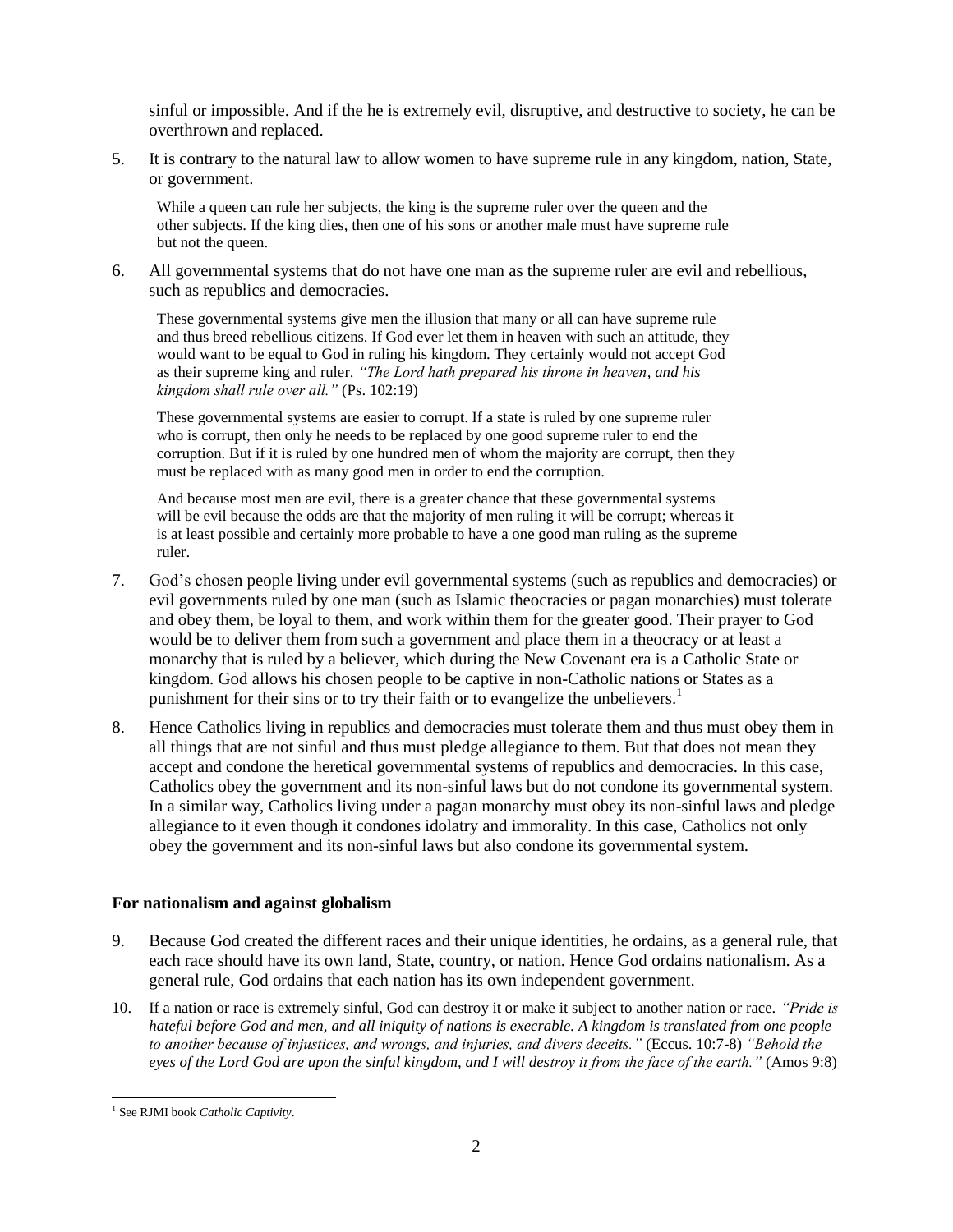- 11. God condemns globalism because, as a general rule, it seeks to merge or destroy all or most national identities and in so doing merge or destroy all or most races and their unique identities.<sup>2</sup>
- 12. Even though the Catholic Church is universal and thus global, she does not, as a general rule, seek to merge or destroy races or national identities and thus she, as a general rule, promotes races and nationalism. The Catholic Church seeks to place each race and nation under Catholic rule and thus to be subject to the Catholic Church in matters regarding the Catholic faith (which includes morals) but does not, as a general rule, seek to destroy or merge each race and nation and their unique identities or to rule them in secular matters. At times the Catholic Church will have a Catholic nation subdue a race or nation until it is tamed and only then allow it to have its own independent existence regarding secular matters.
- 13. Some use the word "nationalism" to mean the idolization of a nation, which is the mortal sin of idolatry. A nation idolizes itself by placing itself equal to or above God. But this definition must not be confused with the common meaning of the word "nationalism" in which it is good to love one's nation and thus to desire to be an independent nation.

### <span id="page-2-0"></span>**Armies that Catholics can or cannot belong to**

14. Catholics can join non-Catholic armies and fight for them in their wars, as long as they do not do anything sinful.

On one occasion when David fled from King Saul, he went to Philistine and joined its army and fought in some of its wars. (See 1 Kings, Chapters 27 and 28.)

Catholics soldiers joined the pagan Roman army and fought for its causes. If they were compelled to commit a sin by the army, they must refuse if they do not want to commit sin. And in so doing, they either left the army, were killed, or imprisoned. *Roman Martyrology*: 8/26: "At Ventimiglia, a city of Liguria, St. Secundus, martyr, a distinguished man and officer in the Theban Legion… At Bergamo in Lombardy, St. Alexander, martyr, who was one of the same legion." 9/22: "At St. Maurice, near Sion in Switzerland, the birthday of the holy Theban martyrs Maurice, Exuperius, Candidus, Victor, Innocent, and Vitalis, with their companions of the same legion."

- 15. In the eyes of God, wars are just or unjust. He is the ultimate one who judges if a war is just or unjust. Many times it is impossible or difficult for men to know if a war is just or unjust because they do not see things as God does. Hence Catholic soldiers who fight on the side of an army that conducts an unjust war are not responsible and thus do not sin. Only the leaders who have the power to start or stop the war are responsible and thus sin.
- 16. However, the pope, local Catholic bishop, or other competent Catholic authority has the authority to declare a war to be unjust and thus forbid Catholics to fight in it on the side of the army that conducts the unjust war. But without such a declaration, Catholics can fight in any army and in any war, as long as they are not compelled by the army to do something sinful, such rape or sin against the faith by idolatry or heresy. However, killing, torture, pillaging, and destroying structures are not sinful when commanded by a competent authority to do these things. Regarding torture, they must not do anything immoral to the victim.
- 17. Even though Catholic soldiers can fight in any war that does not always mean they are fighting for the cause of the war but only that they are doing their duty as soldiers for the well being and safety of that State or Nation of which they are citizens.

For example, when Catholic soldiers fought in the pagan Roman army, they did not fight for the cause of expanding or defending paganism but fought as their duty to maintain,

 $\overline{a}$ <sup>2</sup> See in this profession, "**Error! Reference source not found.**," p. 27.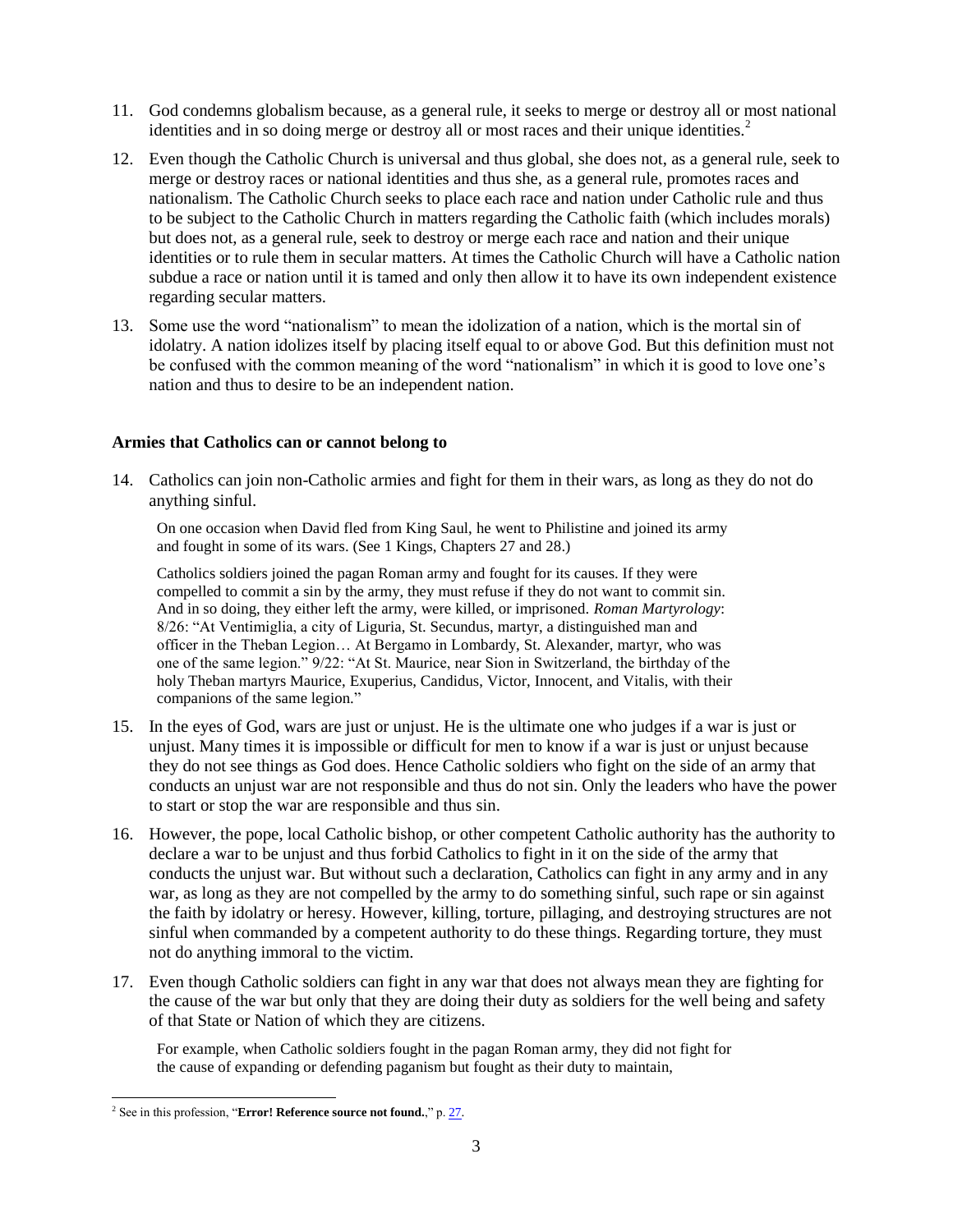propagate, or defend the well being and safety of the empire of which they were citizens. In the same way when Catholics paid taxes to the pagan Roman Empire that did not mean they condoned the pagan things that were supported by the taxes but only that their taxes would be used to maintain, propagate, and defend the well being and safety of the empire.

- 18. When a Catholic army fights against another Catholic army it is certain that at least one of the armies is fighting an unjust war. Hence either one is fighting an unjust war while the other is fighting a just war or both are fighting an unjust war.
- 19. In the case of a Catholic army that conducts an unjust war against another Catholic army, only those who have the power to start or stop the war are responsible and thus sin. Hence Catholic soldiers do not sin even though they are fighting in the army that conducts the unjust war. In these situations, a good Catholic in one army finds himself killing another good Catholic in the other army and both will be saved.
- 20. Because Catholics cannot belong to an army that commands them to do something sinful as a condition to enter or remain in the army, they cannot enter or remain in armies that require or consist of the following things: $3<sup>3</sup>$ 
	- a) The soldiers must take heretical or idolatrous oaths of allegiance, which is the sin of heresy or idolatry
	- b) As a general rule, the male soldiers are ruled by women, which is the heresy of feminism
	- c) As a general rule, women fight in the army and thus have active combat roles, which is the heresy of feminism.
	- d) Allows soldiers who are openly homosexuals or transgenders, which is immoral and heretical.<sup>4</sup>
	- e) The soldiers are commanded to do any other sinful thing.

# <span id="page-3-0"></span>**Private property and riches are not intrinsically sinful and against class warfare**

- 21. One condition of a righteous government is that some or all of its citizens have the right to own private property unless deprived of it for a just reason.
- 22. Slaves, criminals, and in most cases women, and in some cases non-citizens have no right to private property. And to preserve a Catholic State, non-Catholics must only be allowed to have limited ownership of private property or none if they are a great danger to the Catholic State.
- 23. God does not condemn all riches and thus all rich men. He condemns those who put their riches over God or do not use their riches for good causes. And God does not bless all poor men simply because they are poor. Most poor men are evil and end up in hell. God's word warns rich men more than poor men because riches are a great temptation since they can buy and cover up many sinful things and lusting after riches causes men to commit other mortal sins to get and keep their riches, such as stealing, fraud, murder, blackmail, etc. *"For they that will become rich, fall into temptation and into the snare of the devil and into many unprofitable and hurtful desires, which drown men into destruction and perdition."* (1 Tim. 6:9) Let no one, then, take out of context the word of God in order to idolize the rich or the poor and thus promote class warfare, the rich against the poor or the poor against the rich. *"The rich and poor have met one another: the Lord is the maker of them both."* (Prv. 22:1-2) *"Rich or poor, if his heart is good his countenance shall be cheerful at all times."* (Eccus. 26:4) *"Thou shalt not do that which is unjust, nor judge unjustly. Respect not the*

 $\overline{a}$ 3 See RJMI article *Catholics Must Not Take the USA Pledge of Allegiance or Serve in USA Military.*

<sup>&</sup>lt;sup>4</sup> Public acts of immorality are not only immoral but also heretical because their actions say to the public that immorality is not immoral See in this Profession of Faith, ##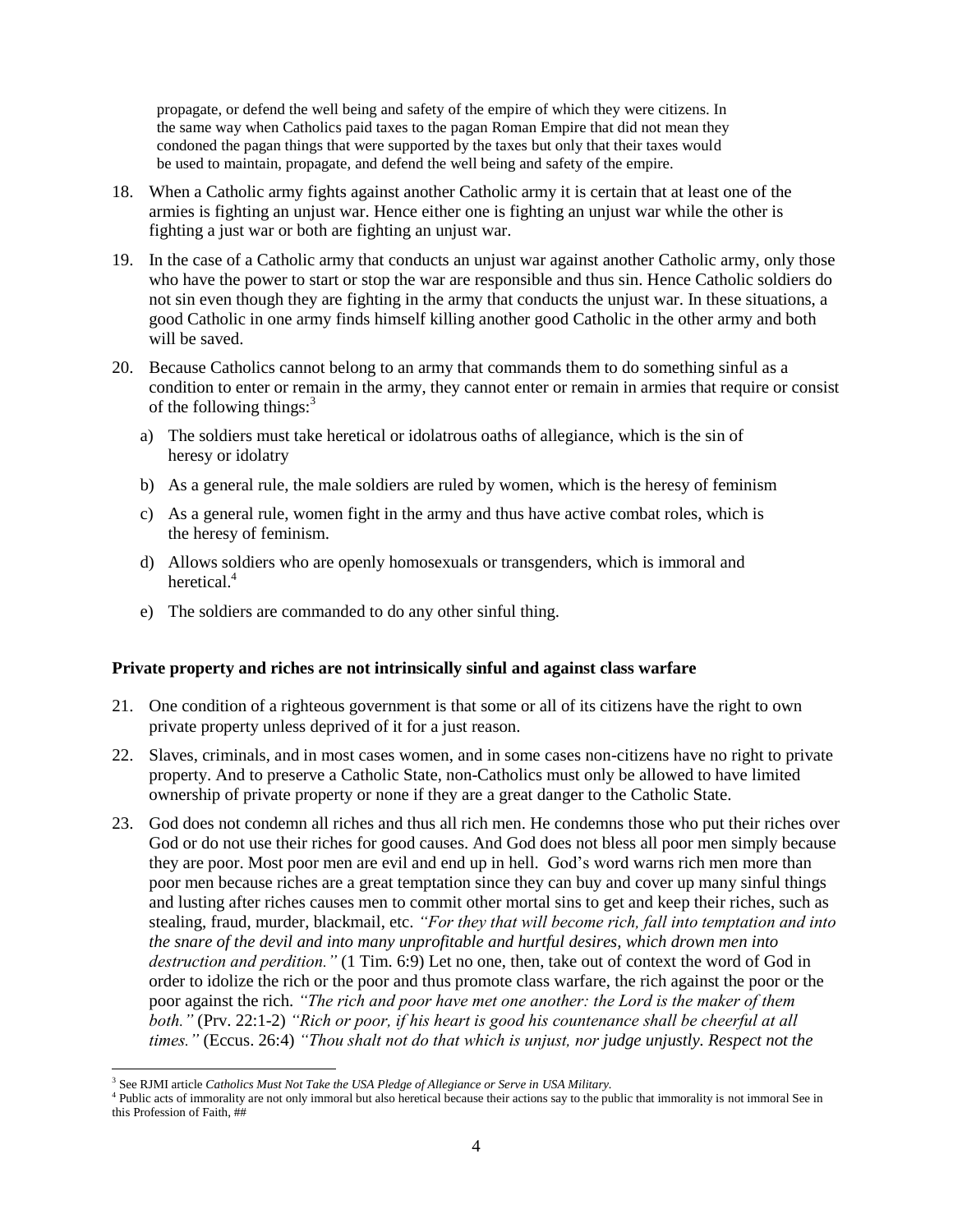*person of the poor nor honor the countenance of the mighty. But judge thy neighbor according to justice.*" (Lev.  $19:15$ )<sup>5</sup>

24. Beware of all forms of the class-warfare heresy, which pits the poor against the rich, women against men, slaves against masters, subjects against rulers, etc. God has justly ordained the classes of rulers and subjects, bosses and workers, masters and slaves, rich and poor, men and women, and one ruler or race over another.

### <span id="page-4-0"></span>**On economic systems**

25. Marxist communism is intrinsically evil for the following reasons: It promotes class warfare, especially by condemning all rich men and idolizing the poor. It denies its citizens the right to private property, as the State owns all the property. Hence it has all of its citizens equally poor and without ownership of property and with no incentive for prosperity and progress.

While some of the first Christians shared all things in common and some sold all they had and gave it to the Church, it was by their freewill and not by command, as many still had private property and riches. Regarding private property, St. Paul says, *"Salute the brethren who are at Laodicea and Nymphas and the church that is in his house."* (Col. 4:15) And the richer Christians supported the poorer ones. Regarding the rich and poor, St. Paul says *"Now therefore perform ye it also indeed; that as your mind is forward to be willing, so it may be also to perform, out of that which you have. For if the will be forward, it is accepted according to that which a man hath not according to that which he hath not. For I mean not that others should be eased and you burdened, but by an equality. In this present time let your abundance supply their want."* (2 Cor. 8:11-14)

- 26. Capitalism is not intrinsically evil. Good capitalism allows men to trade and own businesses in order to gain justified profits and to justifiably increase their possessions and to justifiably expand their businesses in order to promote the common good of the State and its citizens.
- 27. However, Capitalism, as practiced in the United State and Europe, is intrinsically evil. It is immoral and idolatrous because money, profits, and possessions are its god. It allows men to make unjustifiable profits, to unjustifiably increase their possessions, and to unjustifiably expand their business and in disregard for the common good of the State and its citizens.

One of the main weapons that brings the Antichrist to power is the love of money. *"He that loveth gold shall not be justified, and he that followeth after corruption shall be filled with it."* (Eccus. 31:5) After listing several kinds of sins, St. Paul says, "*For the love of money is the root of all these evils, which some coveting have erred from the faith and have entangled themselves in many sorrows."* (1 Tim. 6:10) Hence evil Capitalism promotes and fosters greed, materialism, selfishness, covetousness, envy, pride, and humanism. It teaches that men can never have enough money or possessions and thus breeds selfishness, greed, and covetousness. It teaches that men who do not have sufficient riches are failures and thus defective. And it produces and sells things that people do not need and people buy things they do not need and thus it is extremely wasteful and un-frugal.<sup>6</sup> Evil Capitalism also promotes usury for several reasons: 1) for greedy bankers and other loaners to make money on interest; 2) for greedy borrowers to increases their possessions which they could not afford by their own labor; 3) for un-frugal borrowers to buy things they do not need; 3) for citizens to have enough riches and possessions in order to be acceptable in such a society (aka to achieve the American Dream); 4) for governments to be enslaved to loaners; and, 5) for governments to go bankrupt.

28. Socialism, as practiced by Hitler's Germany, was good because of the following reasons: While it supported capitalism, private property, prosperity, and progress, it bridled them by State control and

 5 See *RJMI Topic Index*: Rich and Poor.

<sup>6</sup> See *RJMI Topic Index*: Capitalism.